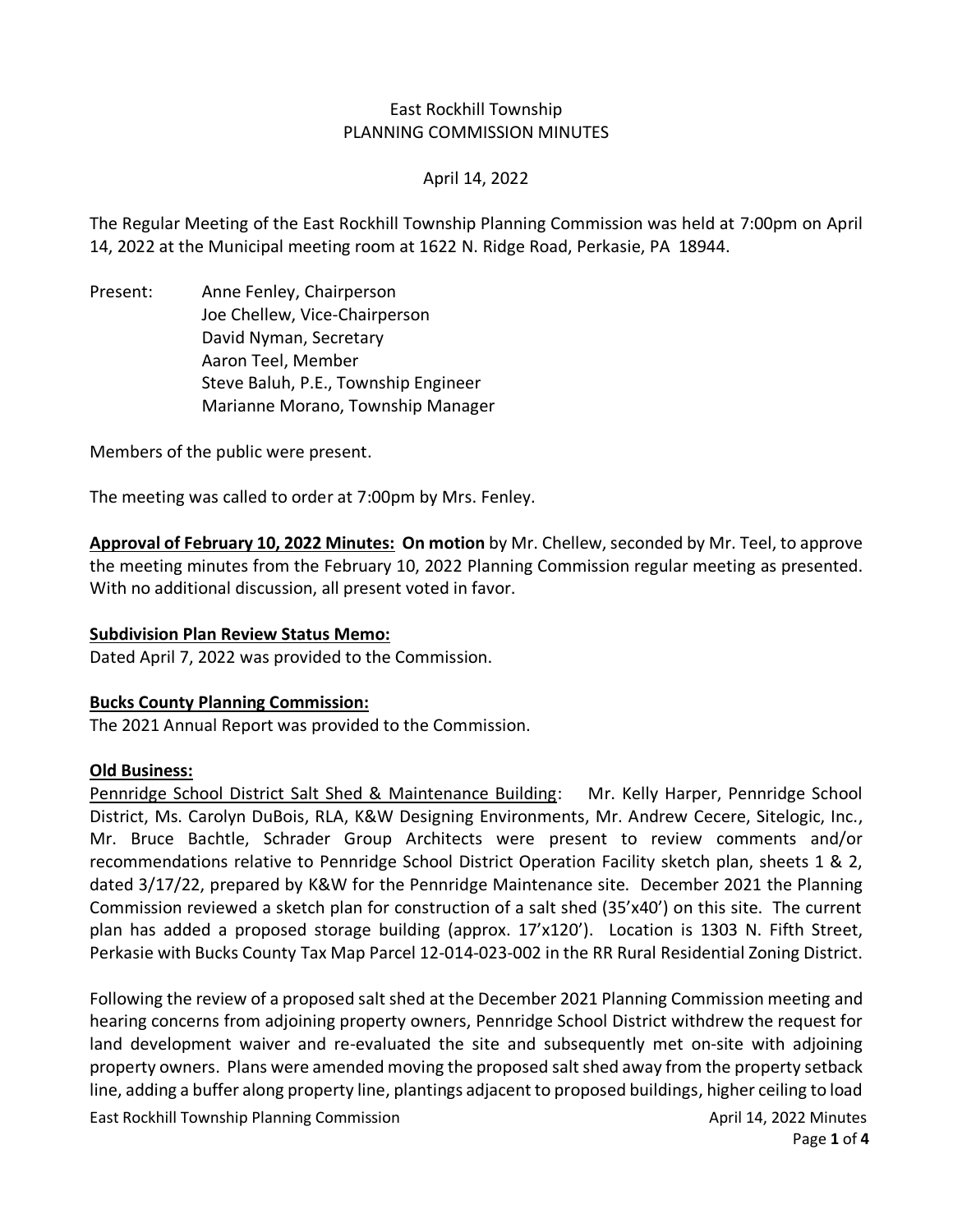salt from inside the structure, added doors, re-designed detention basin, and added curbing for runoff protection. Proposed salt shed would hold 100 ton of salt. The existing salt shed was being relocated off the high school complex to accommodate previously approved new student parking. In addition to the proposed salt shed a 6-bay accessory building with 12'x14' doors is proposed to enclose all vehicles currently in an open fenced area.

A copy of Pennridge School District correspondence dated April 8, 2022 to adjoining property owners has been received which states many options were reviewed, however the operation site provides the best logistical and financially responsible option and invited concerned neighbors to an on-site meeting April 21, 2022 at 10:30am whereby the location of the structures would be staked out for a visual representation and samples of proposed exterior colors.

- 1. Upon review of Township tax parcel file for this property, it was noted that in 2010, when the school district purchased the property, the ZHB issued a Special Exception approval to allow the existing non-conforming use to be modified (Uses H1, manufacturing, & H3, storage/warehouse, were identified). As the property is registered as a non-conforming use, any modifications or extensions of the use must comply with Sections 27-2100 thru 2106 of the Zoning Ordinance. These regulations include a maximum expansion limit of 50%. Special Exception approval may be required for the proposed expansion. **Use of the parcel is under review by the Township Solicitor and School Solicitor.**
- 2. Although a non-residential accessory building is permitted within the RR zoning district, it is noted that the underlying use was permitted by Special Exception approval. Accessory Building, Use I1, regulations require that any building accessory to a principal use which required Special Exception approval, shall also require Special Exception approval. Use designation and required zoning approvals should be further reviewed to determine the necessary approval process. **Zoning is under review.**
- 3. Requirements for Special Exception applications are contained in section 27-2306 of the Zoning Ordinance. **Zoning is under review.**
- 4. Proposed project requires Land Development plan approval. **Submission will be received for a May 12, 2022 meeting.**
- 5. Salt shed has been shifted so that it is now located approx. 75' from side property line. **Comment**.
- 6. The storage building will replace the current secure/fenced parking area to the rear of the main maintenance building. The proposed building is approximately 120' from side property line. **Comment.**
- 7. School District has advised that the building will be used for parking of district vehicles and storage of supplies. **Comment.**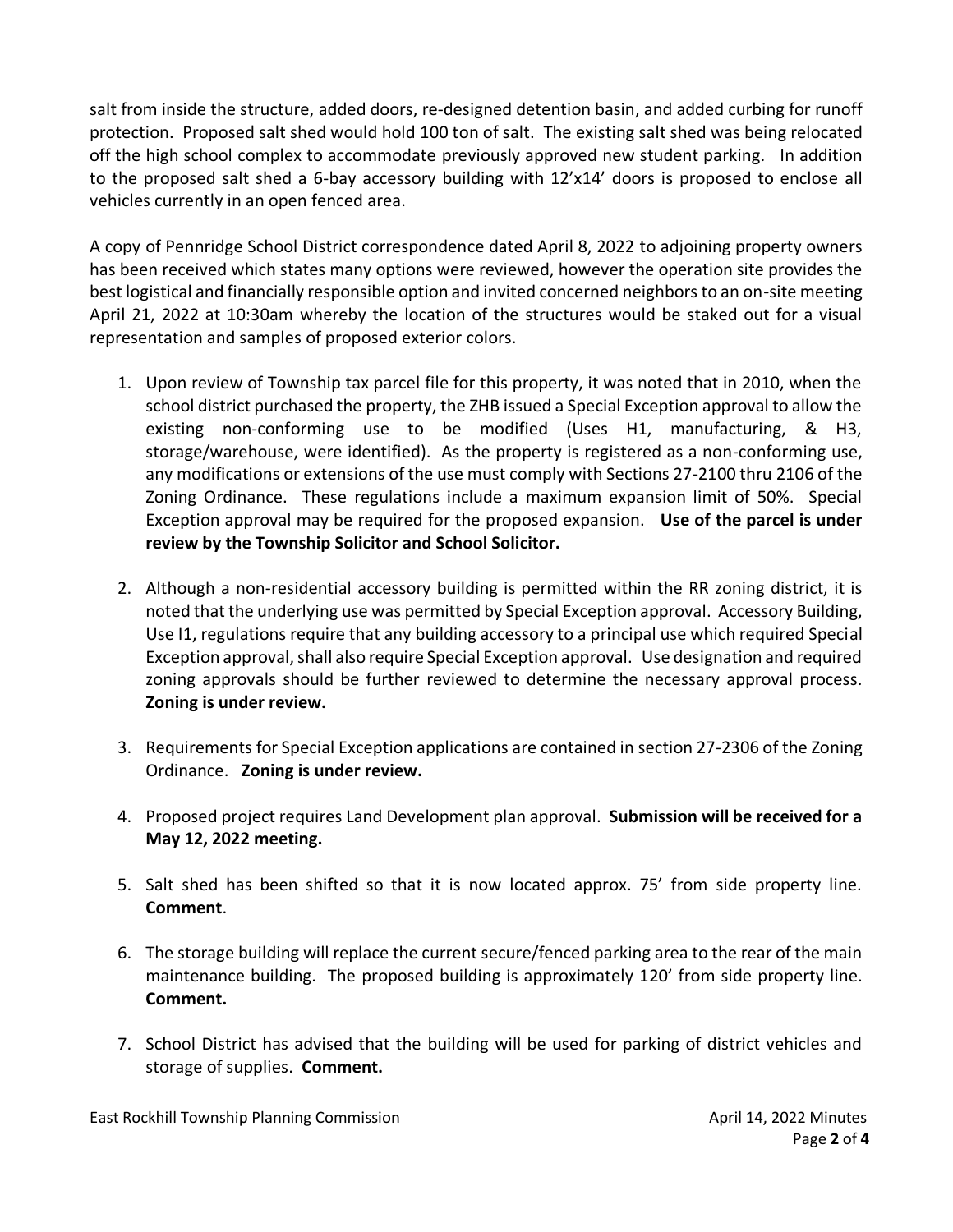- 8. Due to topography of the site, the floor elevation of proposed storage building is approximately 5' lower than the main maintenance building. Proposed building height should be identified and compared to the height of the existing building. **Due to topography, visually the buildings will appear to be the same height. Storage building proposed peak roofline is slightly higher than current operation building.**
- 9. Proposed zoning dimensional data should be provided (building coverage, impervious surface, etc.) to verify compliance with the Zoning Ordinance. **Will comply.**
- 10. A larger stormwater management basin is proposed in the rear of the site than that proposed on the prior sketch plan. It is our understanding that the basin discharge is intended to be directed to the drainage channel below the existing pond. Complete stormwater calculations are required to be submitted with land development plan application. **Will comply.**
- 11. Applicant should clarify if the propose building will be occupied by employees, and/or include sanitary sewer and water connections. **There will be no employees or sanitary sewer. There will be two hose bibs and the building sprinklered.**
- 12. Notwithstanding if additional employees are anticipated at the facility, parking calculations should be provided for the expanded facility based on use regulations. **Will comply.**
- 13. Prior meeting with adjoining property owners identified several possible improvements intended to minimize the impact of the salt shed, including but not limited to, additional buffer plantings, enhanced stormwater features to minimize infiltration of salt into the groundwater, hours of operation limits, exterior building finishes, and general stormwater runoff concerns. It is our understanding that the School District intends to schedule another meeting with adjoining owners to discuss the new sketch plan. **Improvements have been proposed. Salting operations are with inclement weather and begin between 4:00am-5:00am.**
- 14. Proposed site lighting should be addressed on land development plan to ensure there is no glare onto adjoining properties. **Will comply.**
- 15. Resource protection calculations and mapping should be included on land development plan submission. **Will comply.**
- Jayne Howe, 321 Blooming Glen Road, asked where the salt shed was located last meeting, is opposed to view to school district pond being blocked from her property, and asked what buffer materials were to be planted. Prior review placed the salt shed location on the property setback line and buffer plants are to be determined with land development submission.
- Nancy Weber, 401 Blooming Glen Road, stated a well guarantee provision was mentioned at the last meeting and school has expanded the project.
- Bob Maiuro, 405 Blooming Glen Road, asked if there are any environmental testing to be done. As there are no known issues, none is planned.